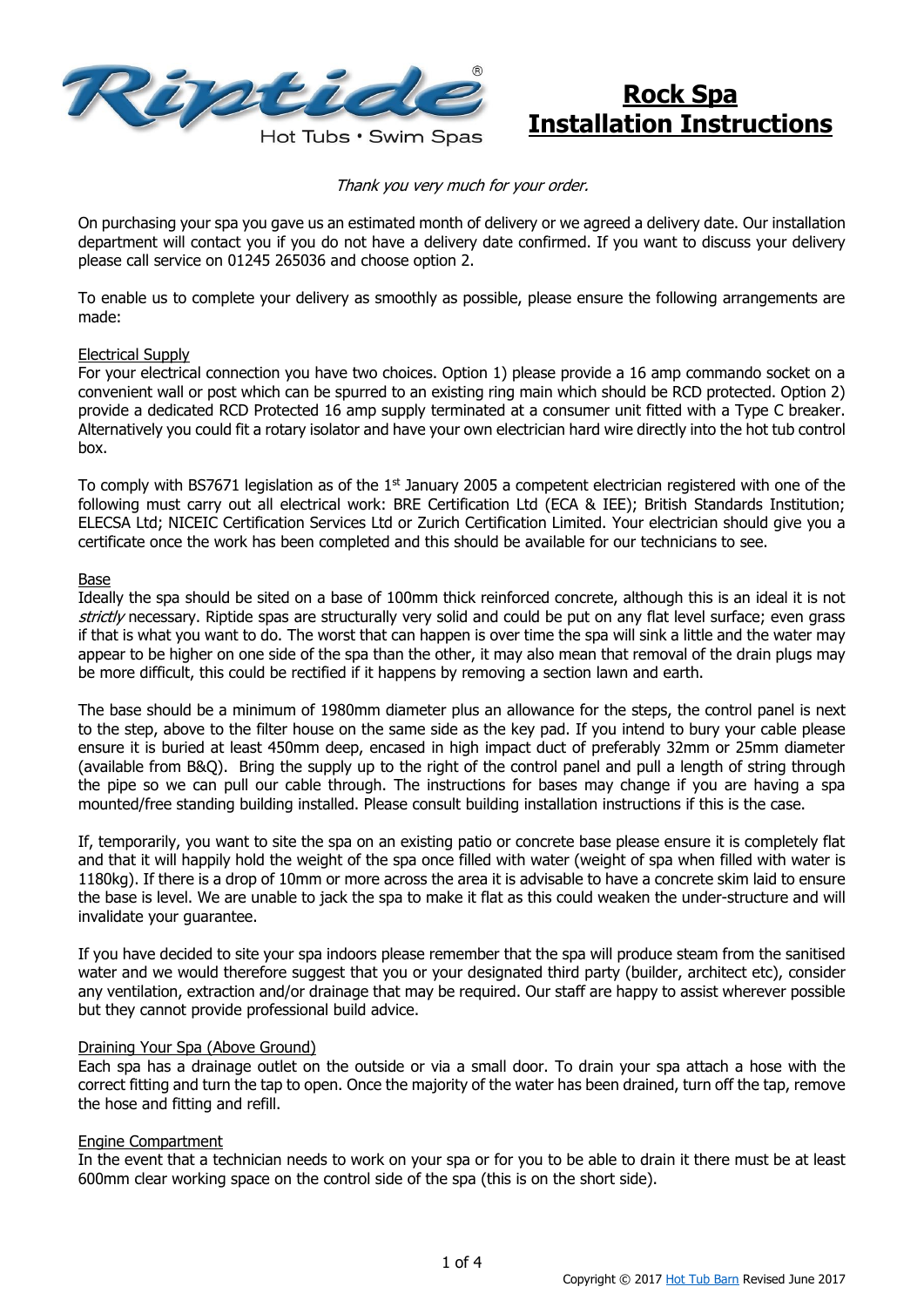#### Sinking Of Spas

If you intend to sink your spa at all please ensure adequate drainage and access, please refer to sinking instructions or call our installation department, inattention to this could invalidate your warranty.

#### Spa Building or Gazebo

If you are having a lip mounted or free standing building with your spa please refer to the separate installation instructions as the addition of a building may change the required size of your base and could influence where you site your spa. If you have not been given these instructions please call our installation department or your sales person and they will send a copy to you.

#### Access/Delivery

Access should be clear for our technicians to push your spa on a wheeled dolly (trolley) from the delivery vehicle to the site for the spa, please measure any alleyways or tight spots bearing in mind obstructions such as steps, low roof overhangs, drainpipes, window seals, tight turns or anything that could obstruct the delivery route. Your Metro Spa, when in the trolley, will need a minimum access width of 1020mm and a minimum access height of 2130mm. Spas are very heavy and even an 200mm step requires thought.

If your delivery does require the use of a commercial crane (other than our vehicle mounted Hiab) we must point out that this will be at your cost and your responsibility to arrange unless written agreement is given to the contrary. We recommend that you investigate the addition of insurance when booking the crane.

### **Payment of Balance if not financed**

**Payment of balance is due prior to or on the day of delivery, payment can be made by** 

- **bank transfer (4 days before delivery) – please call 01245 265036 and choose option 3 for details**
- **debit card - please call 01245 265036 (choose option 3) to pay by debit card**

**Unfortunately we are no longer able to accept personal or company cheques unless full payment is made prior to delivery and is fully cleared (to ensure cleared funds please post your cheque to Head Office 10 days before delivery).** 

**We only accept credit card payments of the balance by prior agreement and there is a 2.5% commission charged for this service.** 

#### **If payment is not been made on or before the day of delivery we reserve the right to remove the goods until payment is received. All goods remain the property of Riptide Pools Limited until full payment is received.**

If you have any queries or require further information regarding the delivery of your spa please contact your Sales Person or our Installation Department.

We look forward to having you in "Hot Water" very soon.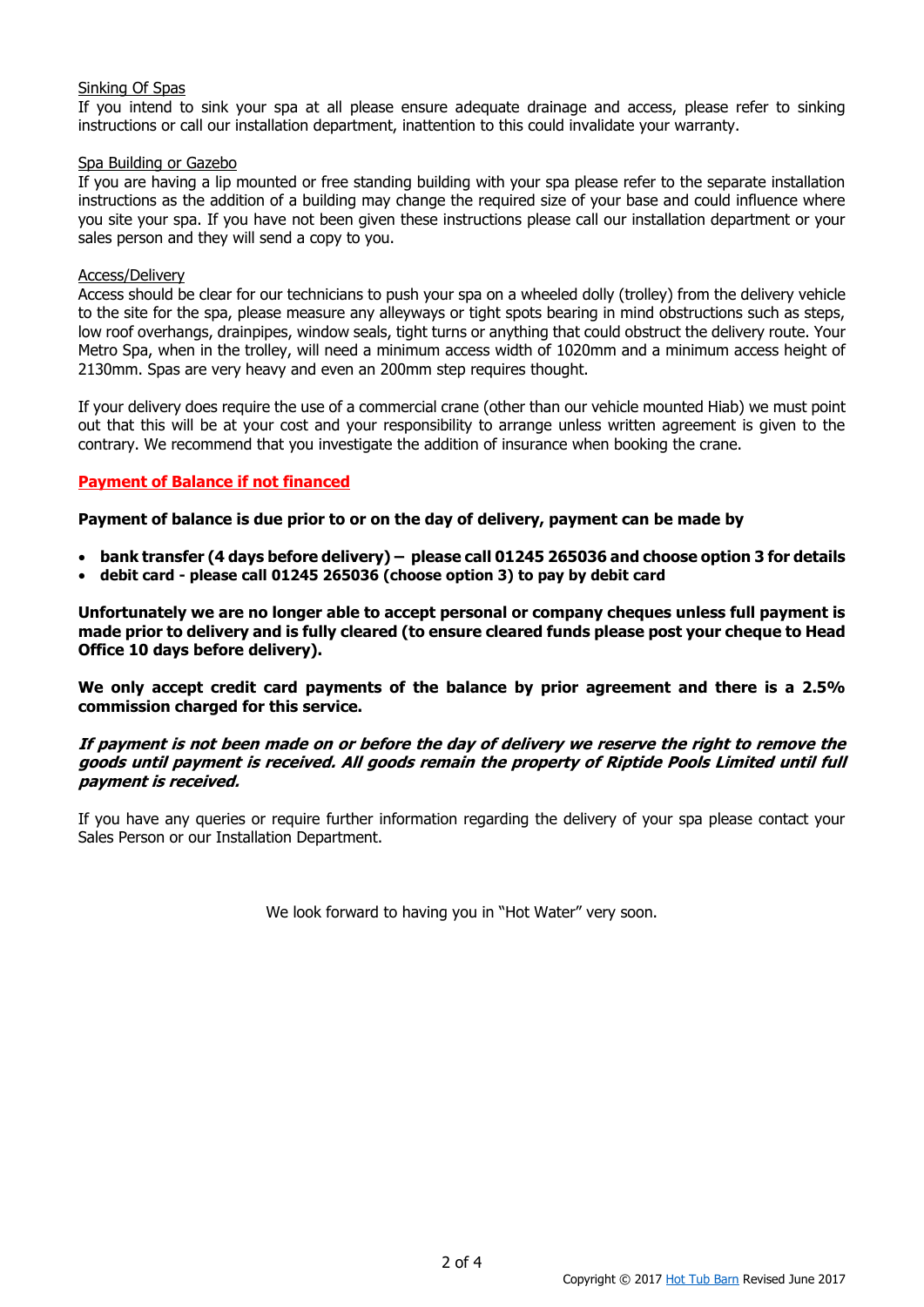

# **Rock Spa**

**Please Note:** All dimensions are approximate; measure your spa before making critical design or pathway decisions.





1980mm